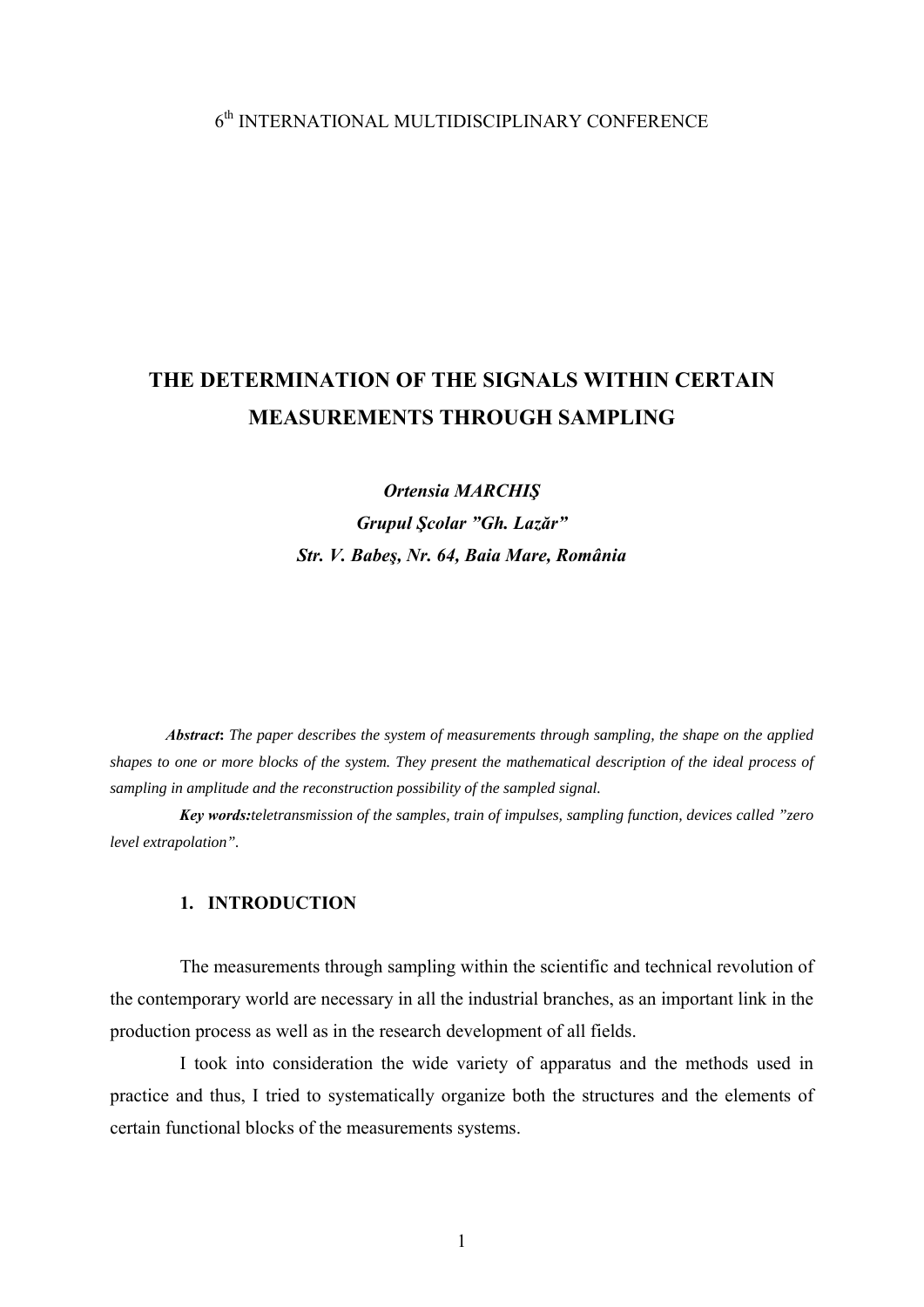The paper itself is extensive, but I focussed on the way of measurements through sampling only.

In order to make measurements of a continuons signal through sampling, certain steps must be followed, such as:

- the sampling of the continuous signal;
- the teletransmission of the samples;
- the remake of the continuous signal when it is received.

This type of measurements differs from other methods, because the signals applied to one, or more blocks of the system have the shape of a train of impulses. The information is received only in discrete moments of time while the signal as a train of impulses can only periodically be mathematically described.

#### **2. EXPERIMENTAL PROCEDURE**

The system of sampling may include a numerical calcution or a numerical element to process the data, when the sampled signal is first changed into a numerical code (for instance a binar code) by use of a computer. The exit signal from the computer must be decoded as impulses.

Different types of samples may be made such as: the sampling in amplitude (the quantum theory) sampling in time, etc. the typical curves of these types of sampling are those in fig. 1 and fig. 2.



**a a a a a**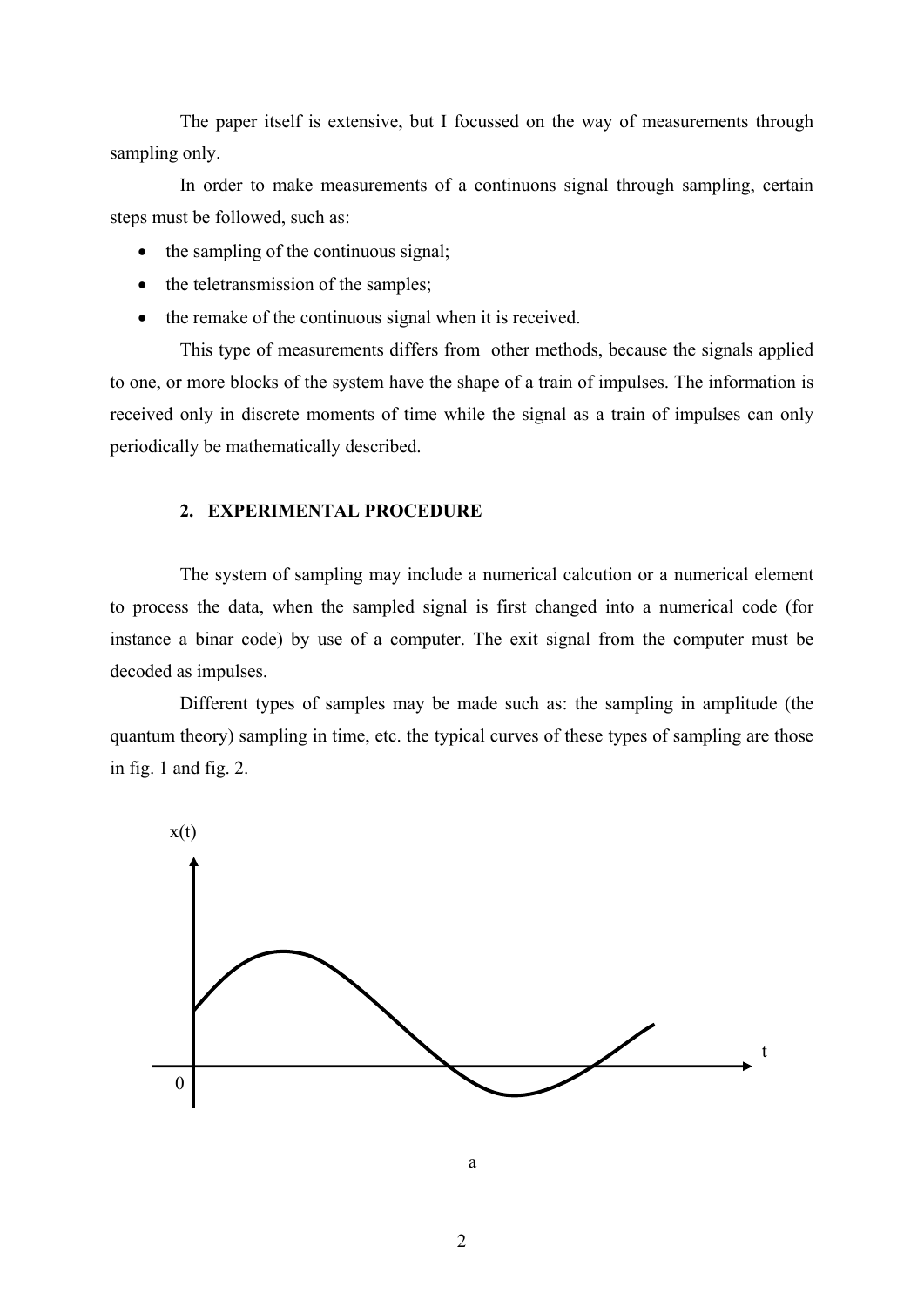

**Fig. 1** *The typical curves of the entrance and exit signals of the sampling system, in amplitude* 



**Fig. 2** *The typical curves of the entrance and exit signals of the sampling system in time*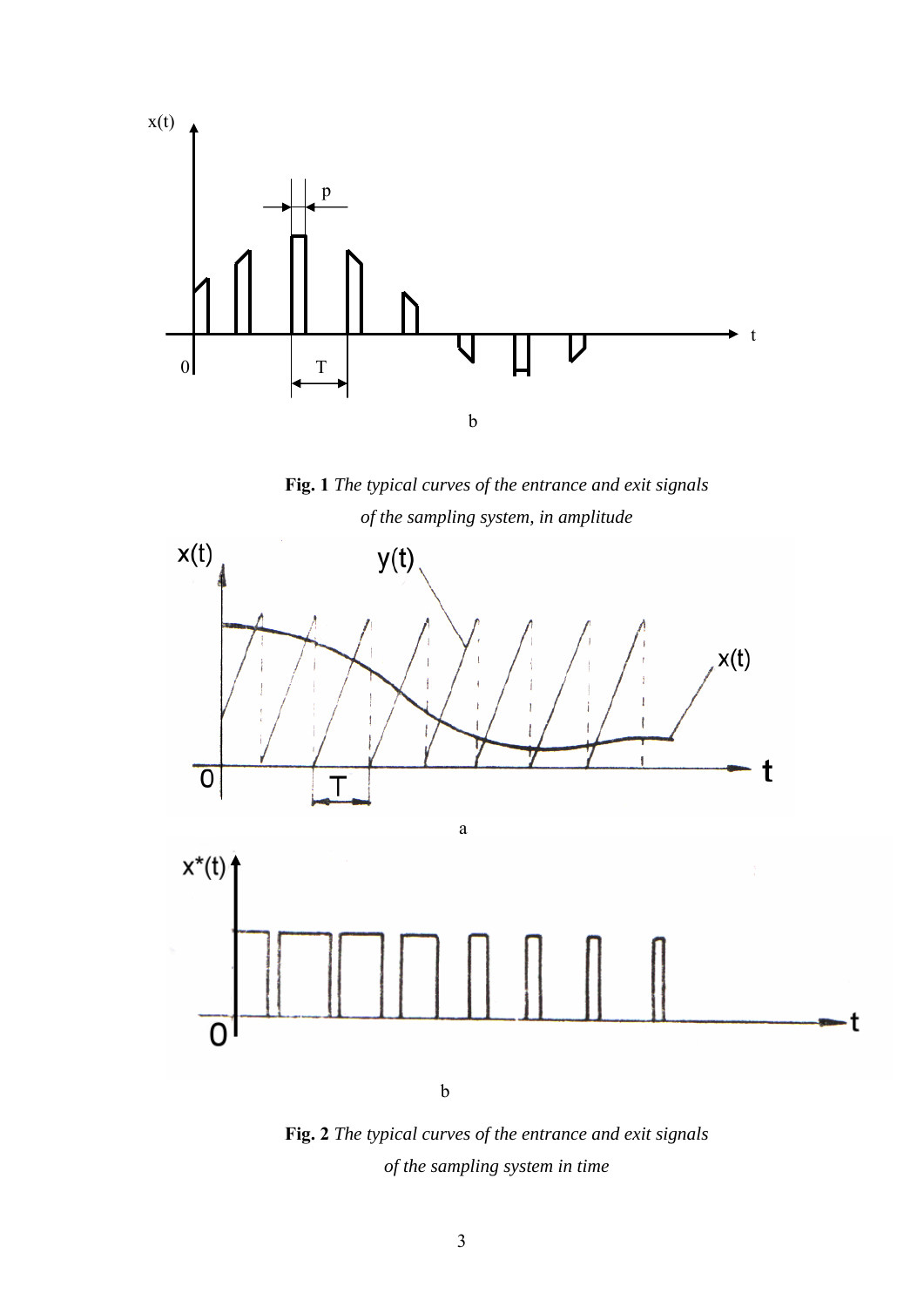The sampling itself is made up with a "sampling function" y(t) which is obtained from a standard generator as a train of unitary impulses (fig. 3).



**Fig. 3** *The sampling function:*   **a –** *for the sampling in amplitude;*   **b –** *for the sampling in time*

Mathematically speaking, there is a link between the continuous signal  $x(t)$  and the sampled one  $x^*(t)$ :

$$
x^*(t) = x(t) \delta_T(t) \tag{1}
$$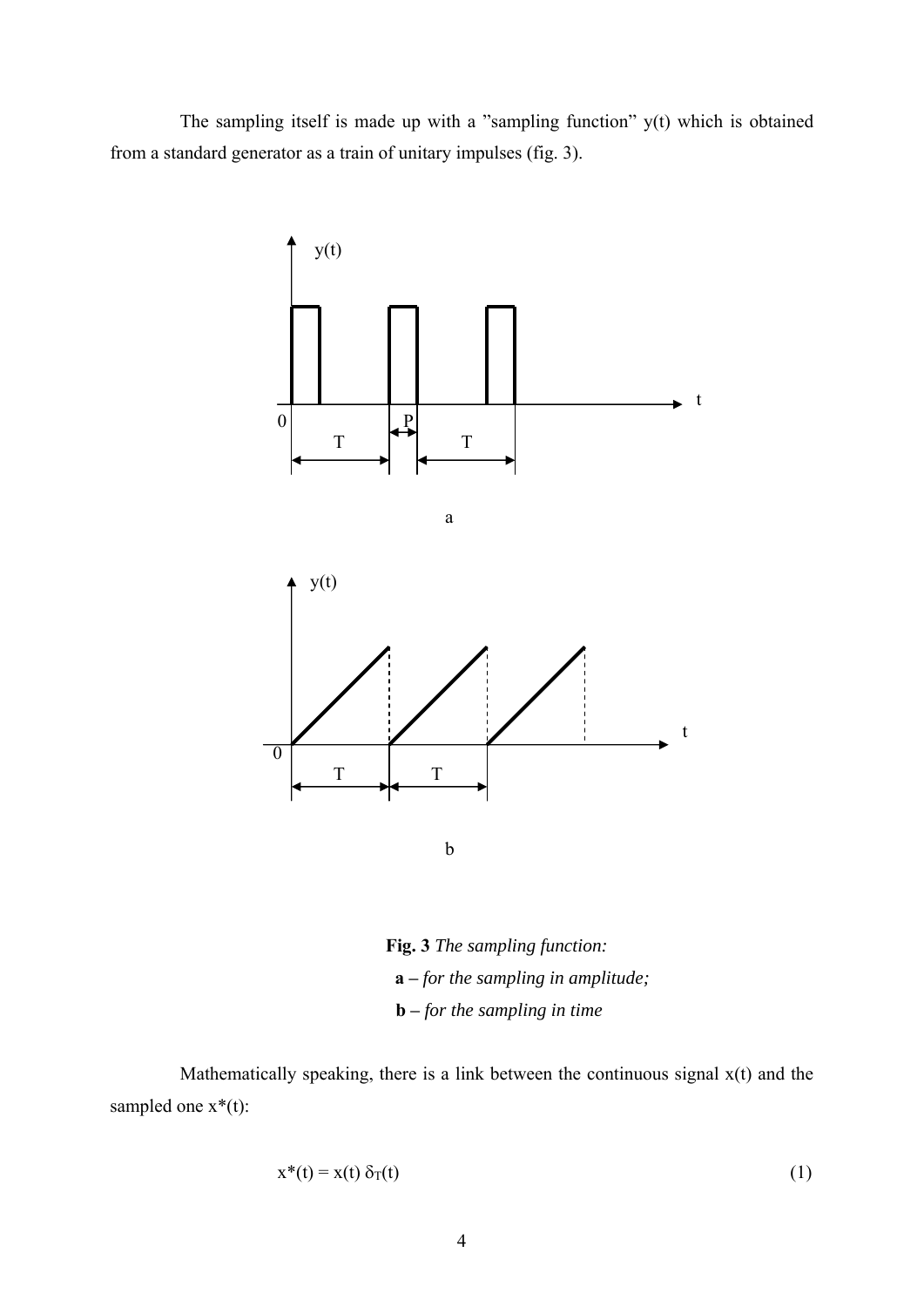in which  $\delta_T(t)$  is a train of unitary impulse functions

$$
\delta_{\mathrm{T}}(t) = \sum_{k=-\infty}^{\infty} \delta(t - kT). \tag{2}
$$

If  $x(t) = 0$  for  $t < 0$ , from the relations (1) and (2) it results:

$$
x^*(t) = \sum_{k=0}^{\infty} x(kT) \cdot \delta(t - kT)
$$
\n(3)

We can understand from this relation that the exit signal of an ideal sampling device is a train of impulse functions, whose areas are equal to the values of the entrance signal in the moment when the corresponding sampling kT was made.

The T period, should be chosen so as to respect the condition  $T \leq \frac{1}{2} \left| \frac{2\pi}{\omega} \right|$ ⎠ ⎞  $\Big\}$ ⎝  $\big($ ≤ <sup>ω</sup>*c*  $2\pi$ 2  $\frac{1}{2} \left( \frac{2\pi}{2} \right)$ , where  $\omega_c$ 

is the highest pulsation in continuous signal (the sampling theory).

The relation (3) is viable only in the case of functioning sampling device in the field of time. If we telesend the sampled signal, it must be reconstructed when receiving the sampled data.

#### **3. CONCLUSIONS**

As the sampled signal  $x^*(t)$  contains only discrete values, within different time intervals among them with T, in this interval there must be aproximated the initial signal x(t). This aproximation is made with special devices called "zero level extrapolation", level one or exponential.

The necessity of the continuous observation of the industrial processes, led to the creation of certain chains of automatical measurement which remove the relatively big response time of the human operator.

Comparing the method of measurement through sampling with the automatical one, a bigger precision as well as a performant fidelity is noticed.